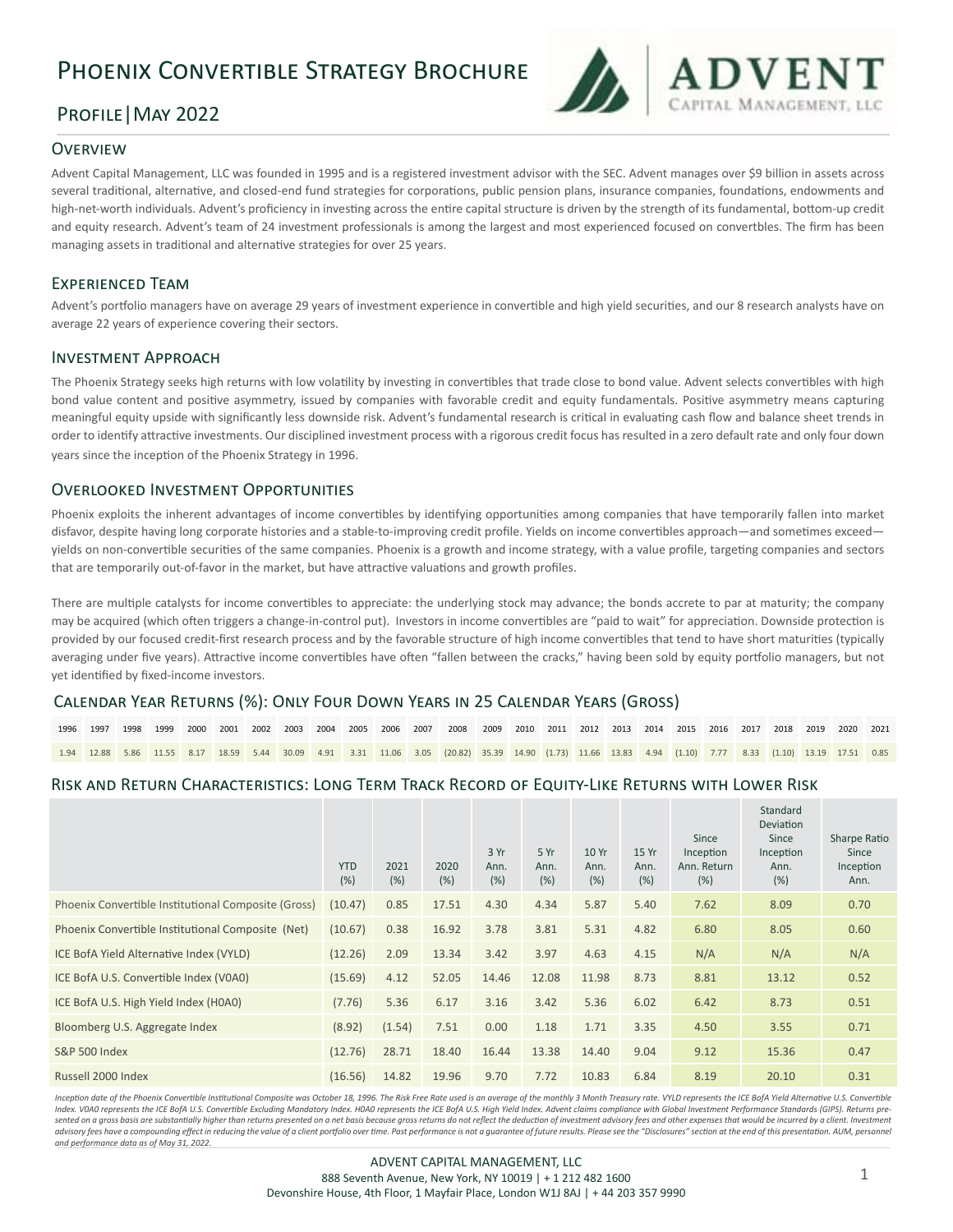# Phoenix Convertible Strategy Brochure

## Profile|May 2022



#### Firm Information:

Advent Capital Management, LLC (Advent) is an investment adviser registered with the Securities and Exchange Commission under the Investment Advisers Act of 1940. Advent is an independent, privately held limited liability company. Advent Capital Management UK Limited, a wholly-owned subsidiary of Advent located in London, is authorized and regulated by the U.K. Financial Conduct Authority. Advent specializes in global and domestic convertible, high yield, and event-driven strategies based on a credit focused investment process with offices in New York and London. Advent has over \$9 billion in assets under management (as of 5/31/2022). We manage institutional assets across long-only, hedge fund and closed end fund strategies. Lists of composite descriptions, limited distribution pooled funds, and broad distribution funds are available upon request.

Advent claims compliance with the Global Investment Performance Standards (GIPS®) and has prepared and presented this report in compliance with the GIPS standards. Advent has been independently verified for the period 9/30/95 - 12/31/21. The verification report is available upon request. A firm that claims compliance with the GIPS standards must establish policies and procedures for complying with all the applicable requirements of the standards. Verification provides assurance on whether the firm's policies and procedures related to composite and pooled fund maintenance, as well as the calculation, presentation, and distribution of performance, have been designed in compliance with the GIPS standards and have been implemented on a firm-wide basis. Verification does not provide assurance on the accuracy of any specific performance report. GIPS® is a registered trademark of CFA Institute. CFA Institute does not endorse or promote this organization, nor does it warrant the accuracy or quality of the content contained herein. Past performance does not guarantee future results. This performance should not be construed as a recommendation to purchase or sell any particular securities held in composite accounts. Market conditions can vary widely over time and can result in a loss of portfolio value. Performance ref the reinvestment of dividends and other earnings. Policies for valuing portfolios, calculating performance, and preparing GIPS Reports are available upon request.

#### **Phoenix Convertible Income Institutional Composite**

| Year | <b>Total Return</b><br>Gross of Fees % | <b>Total Return</b><br>Net of Fees % | Primary Benchmark: ICE<br><b>BofA Yield Alternatives</b><br>Index % | Secondary Benchmark:<br><b>ICE BofA All Convertibles</b><br><b>Excluding Mandatories</b><br>Index % | <b>Number of Portfolios</b> | Dispersion % | <b>Total Composite Assets</b><br>End of Period (\$MM) | <b>Total Firm Assets</b><br>End of Period (\$MM) |
|------|----------------------------------------|--------------------------------------|---------------------------------------------------------------------|-----------------------------------------------------------------------------------------------------|-----------------------------|--------------|-------------------------------------------------------|--------------------------------------------------|
| 2012 | 11.66                                  | 11.03                                | 12.21                                                               | 14.41                                                                                               | $\overline{9}$              | 0.04         | 1,204.2                                               | 6,092.1                                          |
| 2013 | 13.83                                  | 13.20                                | 10.33                                                               | 25.00                                                                                               | 9                           | 0.03         | 1,356.2                                               | 7,591.3                                          |
| 2014 | 4.94                                   | 4.36                                 | 2.75                                                                | 9.33                                                                                                | 13                          | 0.07         | 1,958.1                                               | 8,427.9                                          |
| 2015 | $-1.08$                                | $-1.63$                              | $-8.77$                                                             | $-2.75$                                                                                             | 14                          | 0.26         | 1,932.2                                               | 8,563.3                                          |
| 2016 | 7.77                                   | 7.19                                 | 9.96                                                                | 11.71                                                                                               | 14                          | 0.15         | 2,055.8                                               | 8,835.2                                          |
| 2017 | 8.31                                   | 7.74                                 | 9.44                                                                | 15.70                                                                                               | 13                          | 0.23         | 2,044.7                                               | 9,350.1                                          |
| 2018 | $-1.10$                                | $-1.61$                              | $-0.42$                                                             | 0.65                                                                                                | 14                          | 0.17         | 2,236.5                                               | 8,479.6                                          |
| 2019 | 13.19                                  | 12.59                                | 14.40                                                               | 22.89                                                                                               | 15                          | 0.34         | 2,525.0                                               | 9,300.1                                          |
| 2020 | 17.51                                  | 16.92                                | 13.34                                                               | 52.05                                                                                               | 11                          | 0.96         | 2,436.3                                               | 10,940.3                                         |
| 2021 | 0.85                                   | 0.38                                 | 2.09                                                                | 4.12                                                                                                | 11                          | 0.15         | 2,534.1                                               | 10,467.9                                         |

#### **Composite Characteristics:**

1) Advent's Phoenix Convertible Income Institutional Composite (Composite) consists of the following:

- Inception of the Composite was October 18, 1996 and the creation of the Composite was September 2006.
- From inception, October 31, 1996, to August 31, 2001, the performance of the Composite represents that of a pooled investment vehicle (fund), which is counted as one separate account. The fund was comprised of accredited i not invest in Rule 144A securities. The fund was no longer inclusive in the Composite as of August 31, 2001.
- The Composite was redefined as an Institutional composite with inception of the first managed account in the strategy on September 1, 2001.
- All accounts included in the Composite invest in convertible securities that trade near their bond floors and provide positive asymmetry.
- As of 12/31/12, the 3-year ex-post standard deviation for the Composite was 7.72%. The ICE BofA Yield Alternatives Index (VYLD) 3-year ex-post standard deviation was 6.12%. The ICE BofA All Convertibles Ex. Mandatories Ind As of 12/31/13, the 3-year ex-post standard deviation for the Composite was 6.84%. The ICE BofA Yield Alternatives Index (VYLD) 3-year ex-post standard deviation was 5.69%. The ICE BofA All Convertibles Ex. Mandatories Ind
- standard deviation, as of the same date, was 9.09%. As of 12/31/14, the 3-year ex-post standard deviation for the Composite was 5.51%. The ICE BofA Yield Alternatives Index (VYLD) 3-year ex-post standard deviation was 4.71%. The ICE BofA AII Convertibles Ex. Mandatories Ind
- standard deviation, as of the same date, was 7.63%.
- As of 12/31/15, the 3-year ex-post standard deviation for the Composite was 5.16%. The ICE BofA Yield Alternatives Index (VVID) 3-year ex-post standard deviation was 5.43%. The ICE BofA All Convertibles Ex. Mandatories Ind standard deviation, as of the same date, was 8.35%.
- As of 12/31/16, the 3-year ex-post standard deviation for the Composite was 5.24%. The ICE BofA Yield Alternatives Index (VYLD) 3-year ex-post standard deviation was 6.31%. The ICE BofA Ail Convertibles Ex. Mandatories Ind standard deviation, as of the same date, was 9.14%.
- As of 12/31/17, the 3-year ex-post standard deviation for the Composite was 4.69%. The ICE BofA Yield Alternatives Index (VYLD) 3-year ex-post standard deviation was 6.12%. The ICE BofA All Convertibles Ex. Mandatories Ind
- As of 12/31/18, the 3-year ex-post standard deviation for the Composite was 4,54%. The ICE BofA Yield Alternatives Index (VYLD) 3-year ex-post standard deviation was 5.12%. The ICE BofA All Convertibles Ex. Mandatories Ind standard deviation, as of the same date, was 8.49%.
- As of 12/31/19, the 3-year ex-post standard deviation for the Composite was 4.46%. The ICE BofA Yield Alternatives Index (VYLD) 3-year ex-post standard deviation was 4.08%. The ICE BofA Ail Convertibles Ex. Mandatories Ind standard deviation, as of the same date, was 8.39%.
- As of 12/31/20, the 3-year ex-post standard deviation for the Composite was 10.09%. The ICE BofA Yield Alternatives Index (VYLD) 3-year ex-post standard deviation was 11.20%. The ICE BofA All Convertibles Ex. Mandatories I ex-post standard deviation, as of the same date, was 17.40%.
- As of 12/31/21, the 3-year ex-post standard deviation for the Composite was 9.99%. The ICE BofA Yield Alternatives Index (VYLD) 3-year ex-post standard deviation was 11.19%. The ICE BofA All Convertibles Ex. Mandatories In post standard deviation, as of the same date, was 17.24%.

2) The following is the criteria for inclusion in the Composite:

- Through 3/31/11, all accounts must have had an initial account value of at least \$5,000,000. As of 04/01/11, all account must have an initial account value of at least \$3,000,000.
- The Composite will be composed of all accounts that meet the criteria to invest in Rule 144A securities.
- The Composite does not include accounts of investors who are not Qualified Institutional Buyers due to their inability to invest in Rule 144A securities.

3)The following pertains to performance results: US dollar is the reporting currency.

- Returns for the Composite are presented both gross of fees and net of actual management fees paid by the Advent accounts but not expenses paid by the clients. The Phoenix Convertible Income Strategy's advertised fee schedu substantially higher than returns presented on a net basis because gross returns do not reflect the deduction of investment advisory fees and other expenses that would be incurred by a client. Investment advisory fees have compounding effect in reducing the value of a client portfolio over time. Past performance is not necessarily indicative of future results.
- 4) Benchmark Information:
	- The Composite is benchmarked to the ICE BofA Yield Alternatives Index. The benchmark is defined as convertible securities with deltas less than 40%. Advent uses the ICE BofA All Convertible Index excluding Mandatories as a secondary benchmark because it's track record dates back to the inception of the Composite.
	- Benchmark returns are not covered by the report of the independent verifiers.

#### **Calculation Methodology:**

The dispersion measure is the asset-weighted standard deviation for accounts in the composite for the entire year. Presented composite risk measures are calculated using gross of fee returns